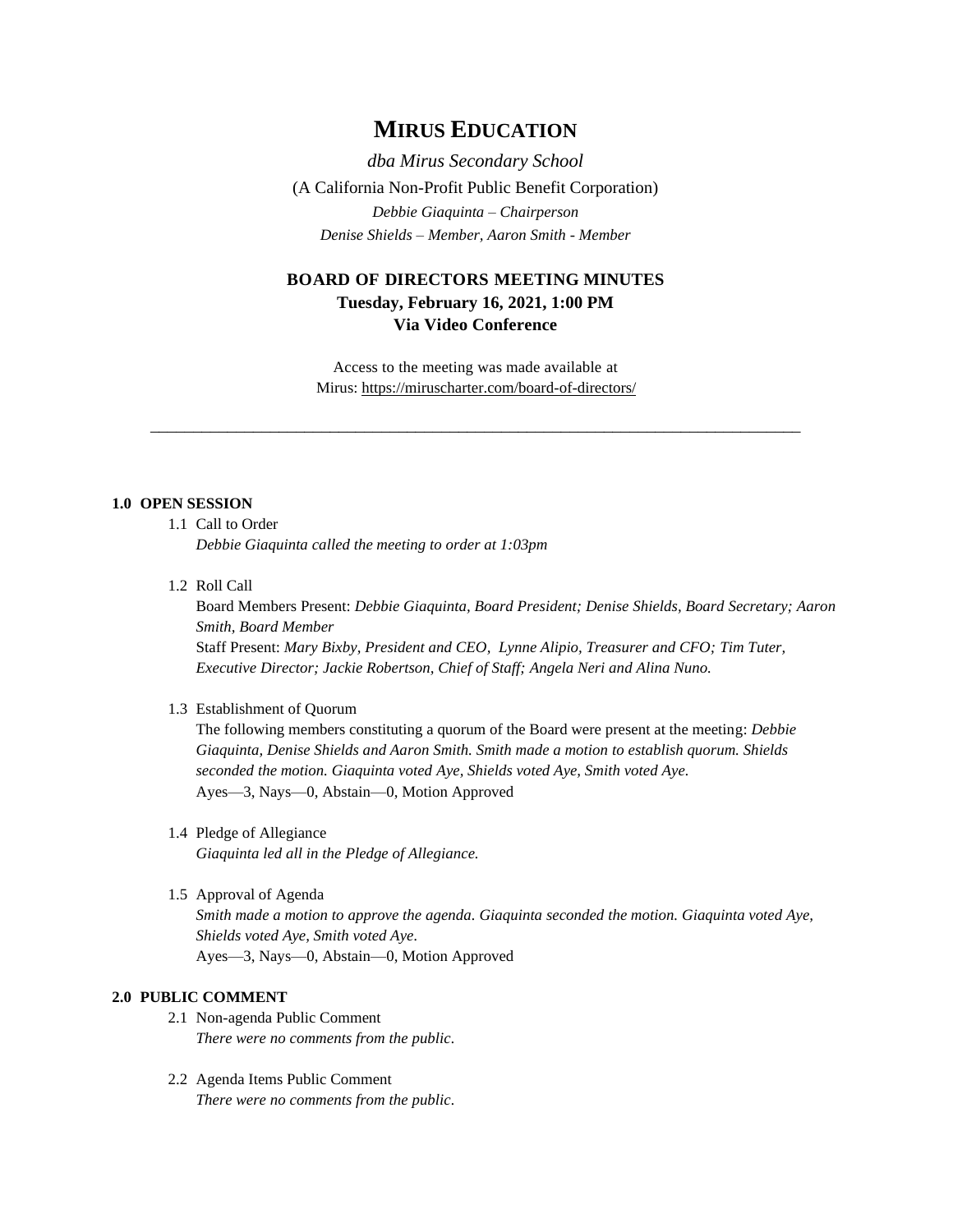# **3.0 ADMINISTRATIVE ITEMS**

3.1 California Fair Political Practices Commission Statements of Economic Interests – Form 700 Annual Filing

*The Board Members are reminded that the Form 700 must be filed by April 1, 2021.* 

3.2 Approval of Board Resolution Approving Participation in the California Finance Authority's ASAP Program to provide financing for the planned February through June 2021 Apportionment Deferrals *Giaquinta made a motion to approve Board Resolution Approving Participation in the California Finance Authority's ASAP Program to provide financing for the planned February through June 2021 Apportionment Deferrals. Shields seconded the motion. Giaquinta voted Aye, Shields voted Aye, Smith abstained*

Ayes—2, Nays—0, Abstain—1, Motion Approved *Board member Smith recused himself from item 3.2*

#### 3.3 Presidents Report

3.3.1 Blue Ocean Strategy

*Bixby informed the Board that the Blue Ocean Strategy is a book written by Andi Simon. Ms. Simon is working with us on developing a mindset among our Leadership Team. The point to this training is to move people to a place where they concentrate on developing a working approach which is not totally focused on the competition (the red sea). The idea is to focus on new thinking (the Blue Ocean) that advances an organization to a place where they work to make the competition irrelevant. It considers non-user needs and encourages thinking relating to how we may better serve our clients (the students and their families) for the long term.*

#### 3.3.2 Mid-Year Strategic Planning

*Bixby noted that our Strategic Objectives form the basis for developing goals-, short- and long-term actions and key performance measures. We will have our mid-year meeting this week to review our progress for moving our initiatives forward. We will convene again in August, to review each initiative to evaluate if we are successful and use this as a base to develop a plan for the coming school year.*

#### 3.4 Strategic Plan Update

3.4.1 Mirus Secondary School

3.4.1.1 School Participation Report for the Period of 2020- 2021 Months 3-7: 08/24/2020 – 01/08/2021 *The Board reviewed and discussed the School Participation Reports.*

### **4.0 CONSENT AGENDA**

- 4.1 Approval of Meeting Minutes for November 30, 2020
- 4.2 Approval of Comprehensive School Safety Plan 2020-2021
- 4.3 Approval of Graduation Policy 3160 Amendment *Smith made a motion to approve the Meeting Minutes for November 30, 2020, the Comprehensive School Safety Plan 2020-2021, and the Graduation Policy 3160 Amendment. Giaquinta seconded the motion. Giaquinta voted Aye, Shields voted Aye, Smith voted Aye.* Ayes—3, Nays—0, Abstain—0, Motion Approved